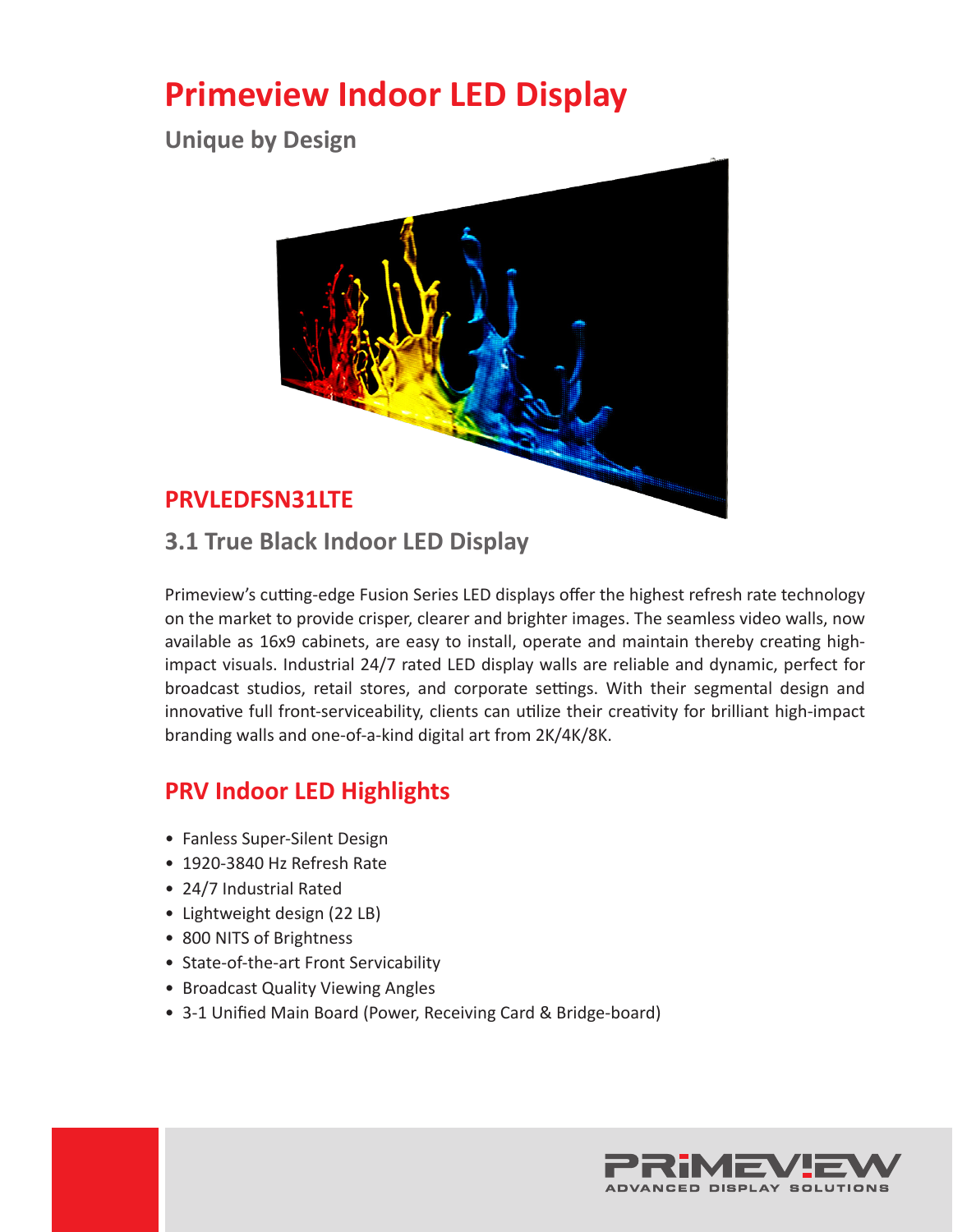# **Technical Specifications**

| <b>Display Technology</b>     | <b>Pixel Pitch</b>                    | 3.1                                                                       |
|-------------------------------|---------------------------------------|---------------------------------------------------------------------------|
|                               | Pixel Configuration                   | SMD                                                                       |
|                               | <b>Refresh Rate</b>                   | >1920                                                                     |
|                               | <b>Brightness</b>                     | >800                                                                      |
|                               | <b>Viewing Angle</b>                  | 160° H / 160° V                                                           |
|                               | Color Temp                            | $2,000 - 9,300K$                                                          |
|                               | <b>Display Colors</b>                 | 16.7 Million                                                              |
|                               | Resolution Density (Pixel/sqm)        | 104,058                                                                   |
| <b>Processor Connectivity</b> | <b>HDMI</b>                           | 1 x Input                                                                 |
|                               | <b>VGA</b>                            | 3 x Input                                                                 |
|                               | <b>Display Port</b>                   | 1 x Input                                                                 |
|                               | <b>DVI</b>                            | 1 x Input, 2 x Outputs                                                    |
|                               | <b>SDI</b>                            | Optional CVBS - 1 x Input                                                 |
|                               | <b>RS232</b>                          | 2 x Inputs - 1 Front, 1 Back                                              |
|                               | Ethernet                              | 1 x Input                                                                 |
|                               | Data Transmission                     | From Processor Cat6 Cable up to 80M.<br>Optional Fiber Optic up to 20KM   |
|                               | <b>AC Power</b>                       | 1 x Input (110-240V)                                                      |
| <b>Cabinet Connectivity</b>   | Data Transmission                     | From Processor Cat6 Cable up to 80M.<br>Optional Fiber Optic up to 20 KM. |
|                               | <b>AC Power</b>                       | 1 x Input/ 1 x Output (110V-240V)                                         |
| <b>Power</b>                  | Requirements                          | AC 100~240V @ 50/60Hz                                                     |
|                               | Average Consumption W/M2 <sup>2</sup> | 272W                                                                      |
|                               | Max Consumption W/M2 <sup>2</sup>     | 680 W                                                                     |
| Environmental                 | <b>Operating Temperature</b>          | $-20^{\circ}$ $\sim$ +45° C                                               |
|                               | <b>Operating Humidity</b>             | 10~90% RH                                                                 |
|                               | IP Rating                             | <b>IP40</b>                                                               |
| <b>General</b>                | <b>Cabinet Dimensions</b>             | 1220 X 343.13 x 49.90mm                                                   |
|                               |                                       | 4'-0 1/32" x 1'-1 33/64" x 1 31/32"                                       |
|                               | <b>Panel Resolutions</b>              | 348 X 108 Pixels                                                          |
|                               | Weight (Kg/Lb-Panel)                  | 22Lb.<br>10 <sub>Kg</sub>                                                 |
|                               | <b>Service Access</b>                 | Front                                                                     |
|                               | LED Lifespan                          | 100,000 hours                                                             |
|                               | <b>Run Time</b>                       | 24/7                                                                      |
|                               | <b>Standard Warranty</b>              | 5 Years On-site                                                           |